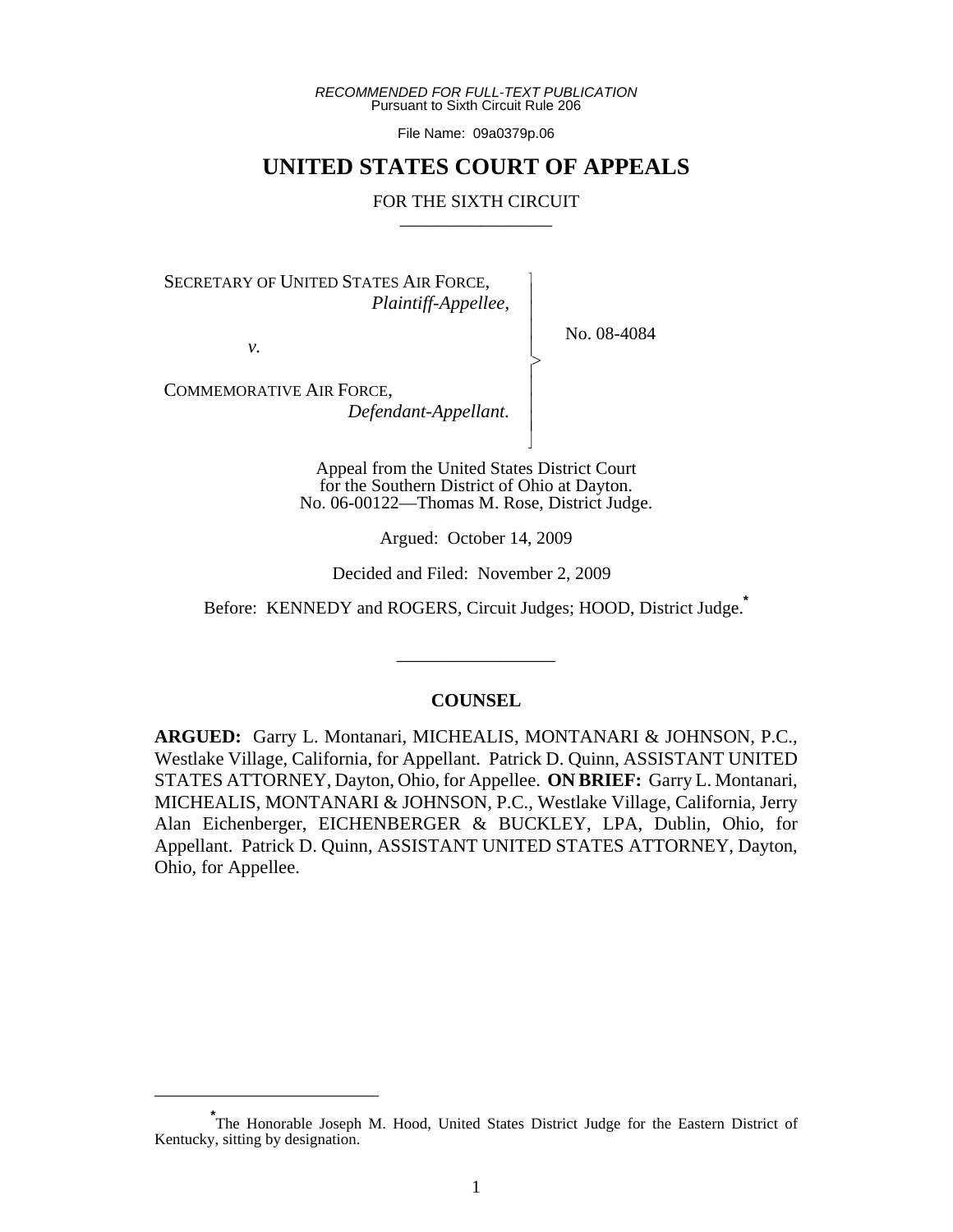## **OPINION \_\_\_\_\_\_\_\_\_\_\_\_\_\_\_\_\_**

**\_\_\_\_\_\_\_\_\_\_\_\_\_\_\_\_\_**

ROGERS, Circuit Judge. The Commemorative Air Force appeals the district court's order granting summary judgment for the Secretary of the United States Air Force, denying the CAF's motion for summary judgment, and terminating this action for title to a historic fighter aircraft. The USAF filed suit in the district court below for breach of contract, replevin, and a declaratory judgment that the CAF violated the terms of a 1966 donation certificate concerning an F-82 aircraft. Because there is no genuine issue of material fact that the CAF's attempt to trade the F-82 violated the terms of the 1966 donation certificate, which called for title to revest in the USAF if the CAF no longer desired to retain the aircraft, the district court properly granted summary judgment to the USAF on all claims.

The Commemorative Air Force, formerly known as the Confederate Air Force, is an organization that seeks to honor the military by returning vintage aircraft to flying condition. In 1966, the CAF entered into discussions with the USAF about acquiring an F-82 for the CAF's collection of combat aircraft. After several letters between the parties, Air Force Logistics Command sent a letter to the CAF with two attachments: a copy of a letter to the Commander of Lackland Air Force Base (where the F-82 was then on static display) authorizing the conditional release of an F-82 aircraft, and "two copies of a donation certificate for the F-82 under consideration" with a request that one copy be returned as soon as possible. The donation certificate stated:

In order to induce the United States Air Force (hereinafter referred to as the "Donor") to donate a[n] F-82 aircraft, SN 44-65162 (hereinafter referred to as the "donated property") to be used for display to Confederate Air Force Museum (hereinafter referred to as the "Donee"), the Donee represents and warrants that it is a nonprofit chartered museum and that the Donee accepts the donation of the donated property subject to the following terms and conditions, the due observance of which is essential to the validity and continuance of the donation:

. . . .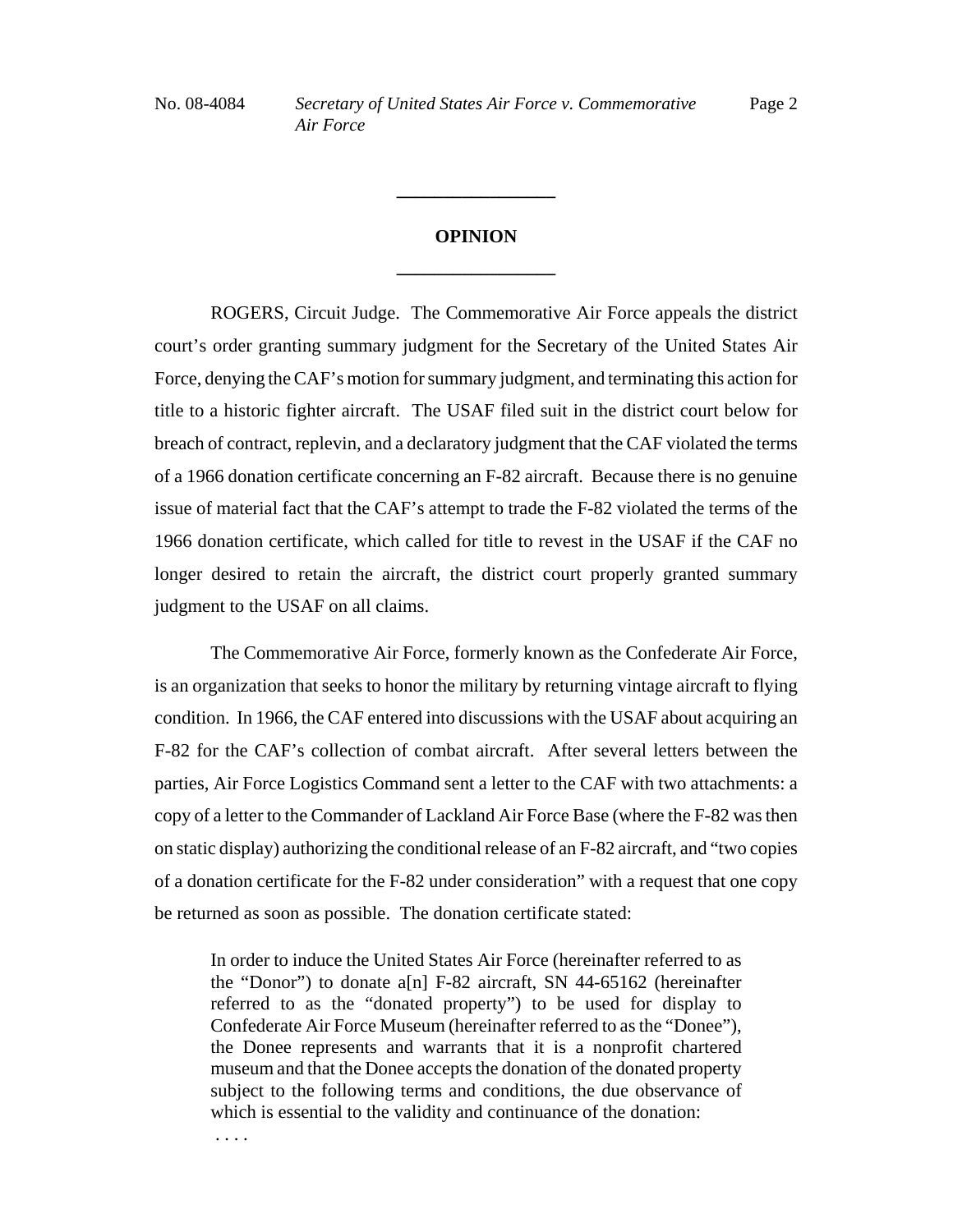. . . .

2. If at any time the donated property is no longer used for the purpose and/or end use for which it is donated or retention of the property is no longer desired, title to the donated property shall, at the option of the Government, revest in the Air Force; provided however, that if the Government does not exercise said option within 60 days after receipt of written notice, it shall be deemed that the Government does not elect to exercise the option, however, the Donee agrees prior to disposing of the donated property, to demilitarize the property to the extent required by the Government policy in effect at the time of the disposal.

4. Delivery of the donated property to the Donee, and the repossession of all or any part of the donated property by the Donor, shall be at no cost or expense to the Donor and the Donee shall pay all freight and transportation charges.

L.P. Nolen signed the Donation Certificate as President of the CAF on April 18th.

After accepting the F-82, the CAF began taking steps to restore the aircraft to flying condition and to secure permission for flight. In June of 1966, the Commander of Lackland Air Force Base acknowledged receipt of a letter from the CAF regarding a request for permission to fly the F-82 and advised the CAF to contact USAF Headquarters. The CAF then requested permission from USAF Headquarters to fly the F-82. The USAF responded that the Air Force General Counsel had determined in June of 1967 that all donations of surplus aircraft pursuant to 10 U.S.C. § 2572 must contain "no-fly" clauses, but because the F-82 was donated before the clause was required, USAF Headquarters was referring the matter to the General Counsel's Office. The CAF then received a letter from the Deputy General Counsel of the Air Force, stating that because the F-82 was donated prior to the no-fly clause requirement, the appropriate Air Force element could grant the CAF permission to fly the aircraft. Several months later, CAF President Nolen wrote to the Chief of the Research Division of the Air Force Museum at Wright-Patterson Air Force Base, informing the USAF that "[t]he F-82 has been repaired and we now have permission to fly it." A few days after that, General Gerrity informed the CAF by letter that because "the donation certificate executed with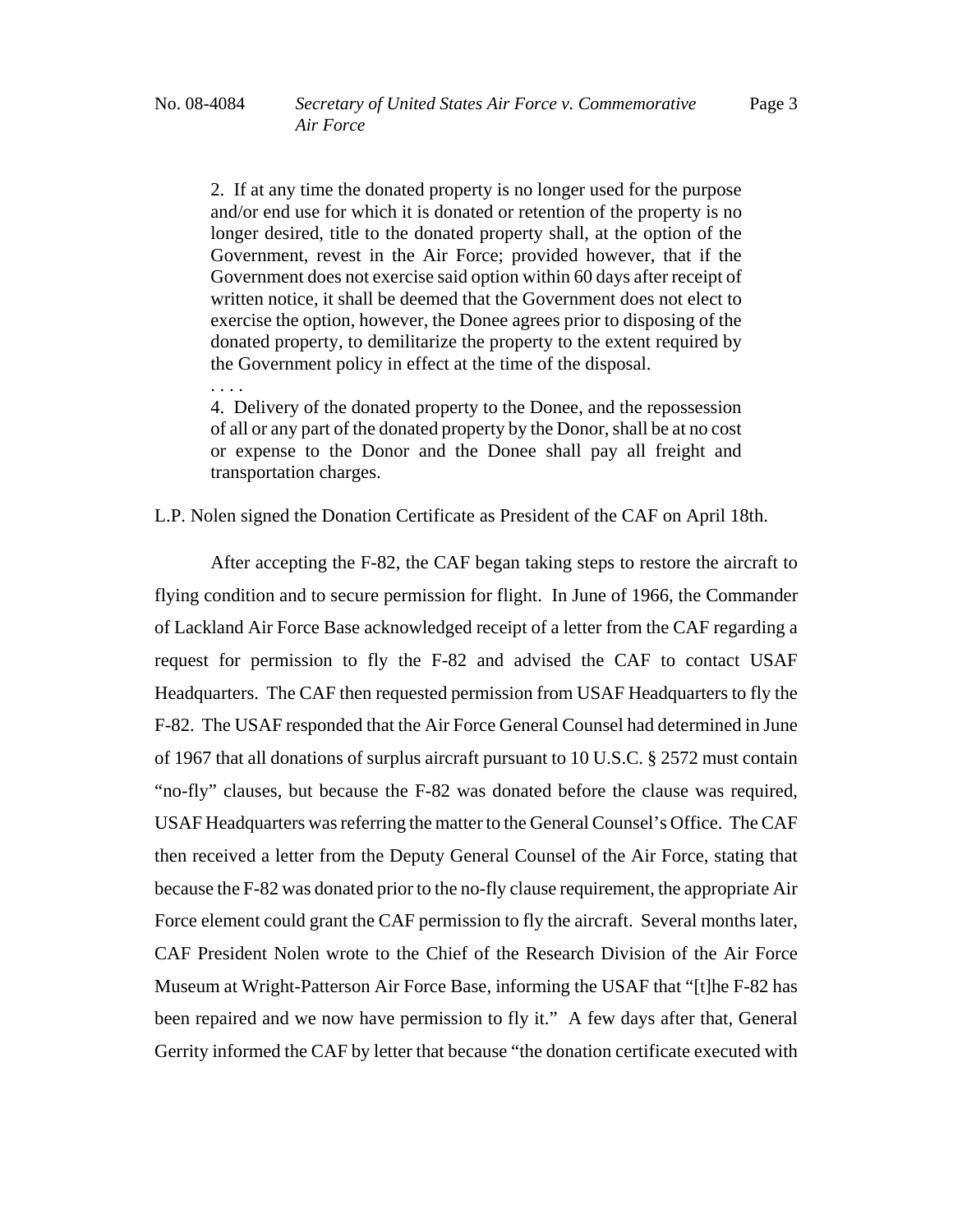respect to the P-82<sup>1</sup> did not contain a 'no-fly' clause, the CAF was under no Air Force Restriction on flying the aircraft."

Having secured permission from the USAF to fly the plane, the CAF next went about obtaining the necessary certifications from the FAA. The CAF received a letter from Air Force Logistics Command in January of 1968, stating, "Attached is a transfer certificate which you requested to establish title to the subject aircraft for purpose of obtaining FAA certification and license for the operation of this aircraft." The transfer certificate was addressed to "Whom it May Concern," and stated:

This will certify that F-82B aircraft Air Force serial number 44-65162 has been officially donated by the Air Force to the Confederate Air Force, Mercedes, Texas, under the provisions of 10 USC 2572. The donee has further been authorized to move this aircraft from Kelly, AFB, Texas, to Mercedes, Texas by flight under the provisions of appropriate civil flight regulations.

The CAF was able to register the aircraft with the FAA, and the CAF flew the F-82 in numerous air shows until the plane crash landed in 1987.

After the crash landing, the CAF began trying to raise money to restore the F-82. The search for sponsors led the CAF to NPA Holdings, which offered to exchange a refurbished P-38 aircraft and the wreckage of another P-38 for the damaged F-82. The parties entered into an exchange agreement in September of 2002, and after a title search revealed no clouds of title on any of the aircraft involved, the parties moved forward with the exchange.

General Metcalf, director of the National Museum of the United States Air Force, learned of the trade in November of 2002 by reading an article in *Air Classics* magazine. In December, Metcalf sent CAF executive director Bob Rice a letter stating that the USAF considered the *Air Classics* article written notice that the CAF no longer desired to retain the aircraft and that the letter was formal notification that the USAF was

**<sup>1</sup>** F-82s were previously known as P-82s. The "P" designation stands for pursuit, while "F" stands for fighter.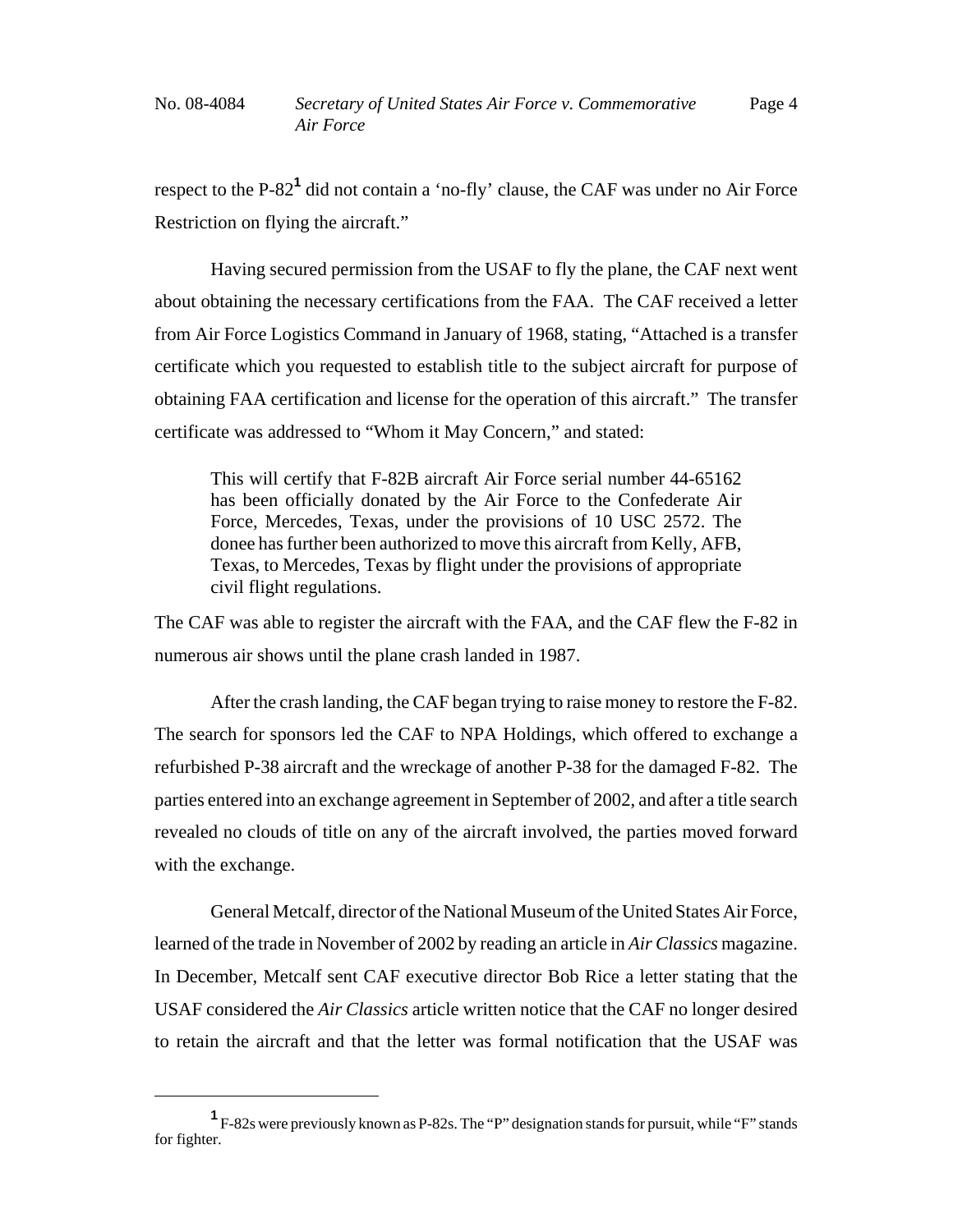exercising its option to retain title according to the terms of the donation certificate. The CAF disagreed that the USAF had a right to reclaim the aircraft, but contacted NPA and agreed not to go forward with the transaction. Although NPA had filed a bill of sale with the FAA, CAF directors met with NPA and requested that NPA transfer title to the F-82 back to the CAF. The CAF retained title to the aircraft until this lawsuit.

Discussions between the USAF and the CAF over the F-82 broke down, and on April 3, 2006, the CAF filed an action for declaratory judgment in the United States District Court for the Central District of California. On April 26, the USAF filed this action in the Southern District of Ohio. The Ohio district court stayed this action pending resolution of the California action, but lifted the stay once the CAF agreed to a voluntary dismissal of the California action. The parties filed competing motions for summary judgment, and the district court entered an order granting summary judgment for the USAF, denying the CAF's motion for summary judgment, and terminating the case. The district court concluded that the transfer of the F-82 was a donation subject to the terms and conditions of the 1966 donation certificate. The court found that there was no genuine issue of material fact that the CAF had breached those terms and conditions, and rejected the CAF's defenses to the application of the donation certificate. The CAF filed this timely appeal.

The USAF is entitled to summary judgment because there is no genuine issue of material fact that the CAF violated the terms of the donation certificate, which called for title to revest in the USAF if the CAF no longer wished to retain the F-82. The CAF took possession of the F-82 subject to the terms and conditions of the donation certificate. As the donation certificate states, "[i]n order to induce the United States Air Force . . . to donate a[n] F-82 aircraft . . . the Donee accepts the donation of the donated property subject to the following terms and conditions, the due observance of which is essential to the validity and continuance of the donation." One of those terms and conditions is that if "retention of the property is no longer desired, title to the donated property shall, at the option of the Government, revest in the Air Force . . . ." Neither party contests that the CAF's actions in transferring the plane to NPA violated the terms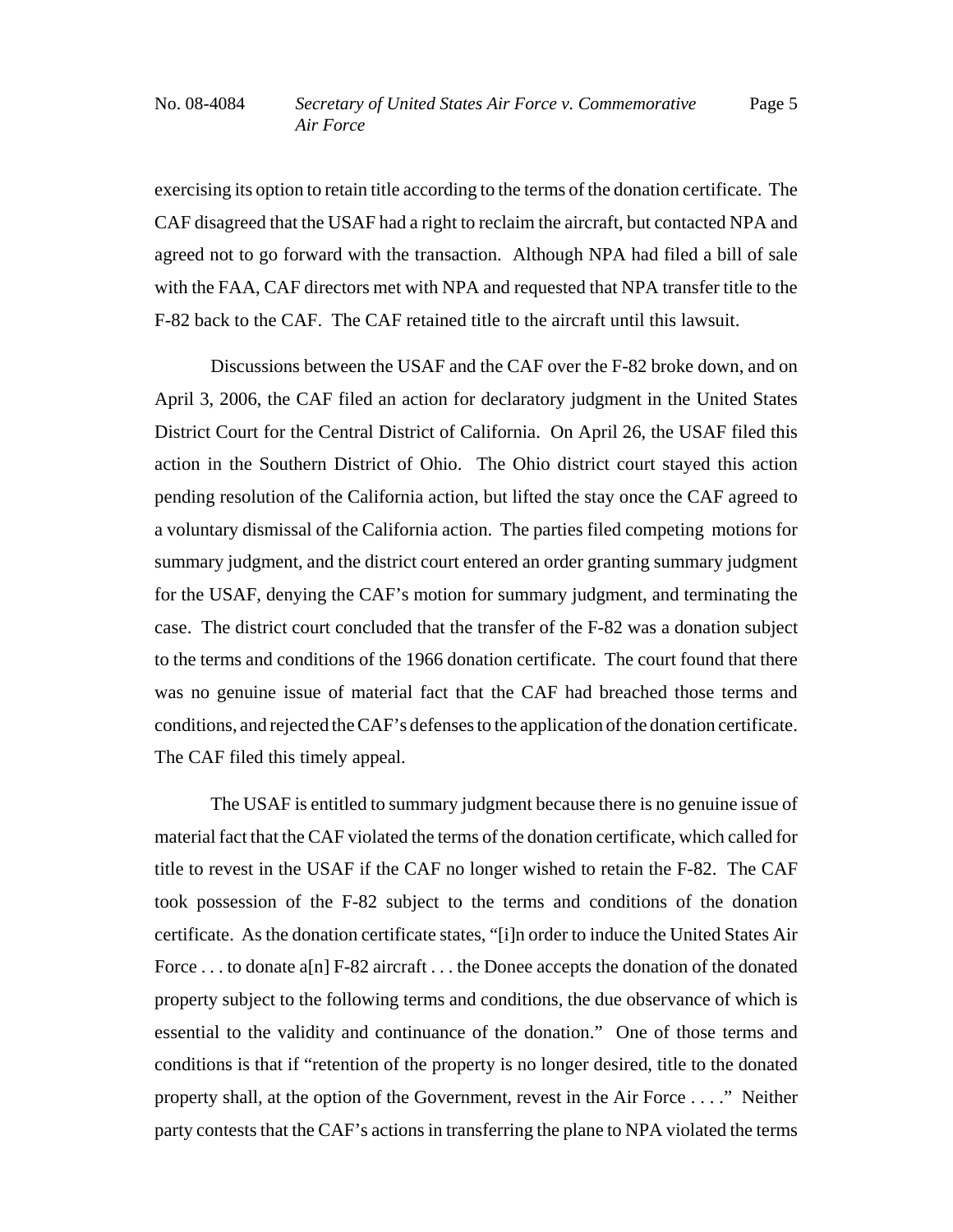of the donation certificate, and although the USAF argues that the article in *Air Classics* magazine was written notice that the CAF no longer wished to retain the aircraft, written notice is irrelevant. The CAF was required to provide notice to the USAF that it no longer wished to retain the aircraft, but the CAF's failure to do so has no effect on the USAF's ability to reclaim title because the CAF's transfer of the F-82 indicated it no longer wished to retain the aircraft. Because the CAF violated the terms and conditions of the donation certificate by attempting to transfer the aircraft to NPA, the USAF is entitled to reclaim the F-82 as provided by the donation certificate, at the expense of the CAF.

The CAF does not argue that its actions were consistent with the donation certificate. Rather, the CAF asserts various defenses to the application of the donation certificate. The CAF's primary arguments are that the 1968 transfer certificate superseded the donation certificate and, alternatively, that the USAF gave the CAF a right of disposal of the F-82 under the terms of the donation certificate by failing to elect to reclaim title to the F-82 when the CAF changed its use of the aircraft from "display" to "flight." Because nothing in the 1968 transfer certificate indicates any intent to supersede the 1966 donation certificate, because flight of the aircraft did not give the CAF a right of disposal, and because the CAF's remaining arguments are without merit, the USAF was entitled to summary judgment.

The CAF first argues that the 1968 transfer certificate superseded the 1966 donation certificate, but nothing in the 1968 transfer certificate indicated the intent of the USAF to relinquish its rights under the donation certificate. The transfer certificate states only that the aircraft "has been officially donated," and that the CAF has permission to fly the aircraft from Kelly Air Force Base to Mercedes, Texas, "under the provisions of appropriate civil flight regulations." Although the CAF claims that the USAF's granting of title was a separate act relinquishing all rights to the F-82, 49 U.S.C. § 44103(c) shows that between two parties claiming title to an aircraft, FAA registration is meaningless. The statutory provision states: "A certificate of registration issued under this section is . . . not evidence of ownership of an aircraft in a proceeding in which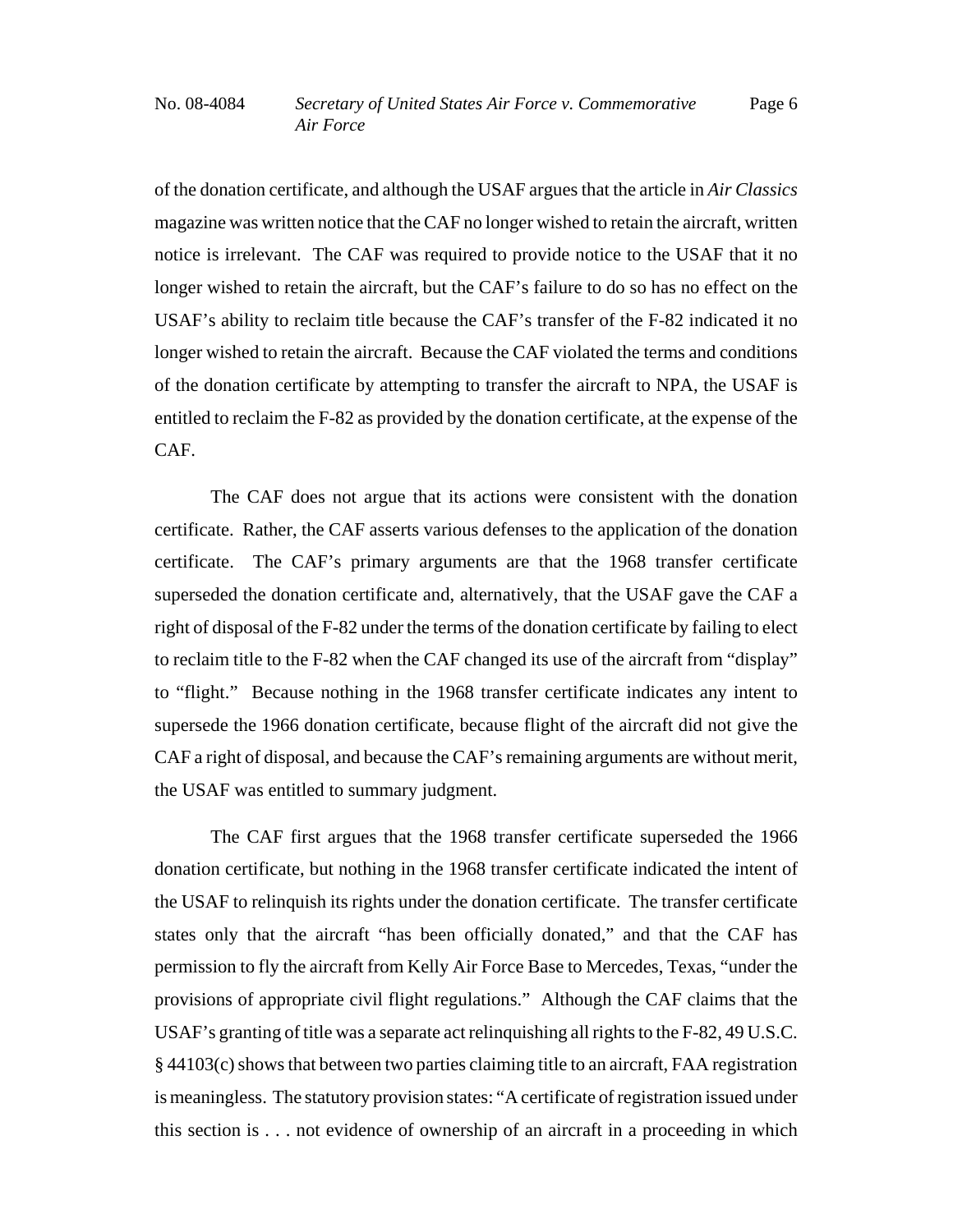ownership is or may be in issue." *Id.* Moreover, the transfer certificate itself acknowledges the USAF's continuing interest in the aircraft by stating that the CAF "has *further been authorized* to move this aircraft from Kelly AFB Texas, to Mercedes, Texas, by flight under the provisions of appropriate civil flight regulations." (emphasis added). If the USAF had relinquished its interest in the aircraft by unconditionally donating the F-82, the CAF would need no further authorization to fly the F-82 beyond the appropriate civil flight regulations. Additionally, the limited purpose for which the USAF provided the transfer certificate also shows that the USAF did not intend the transfer certificate to supersede the donation certificate. The USAF mailed the document "to establish title to the subject aircraft *for purpose of obtaining FAA certification and license for the operation of this aircraft*" (emphasis added).

According to the CAF, the Ohio law elements of an *inter vivos* gift and the district court's classification of the original transfer as a donation together indicate that the 1968 transfer certificate shows a new donative intent superseding the donation certificate. But the Ohio law of *inter vivos* gifts is not applicable to the transfer of an F-82 to a civilian entity.

Federal law, not the law of Ohio, controls the rights and obligations of the parties under the terms of the donation certificate. A government contract is governed by federal law when the contract was "entered into pursuant to authority conferred by federal statute, and, ultimately, by the Constitution." *United States v. Seckinger*, 397 U.S. 203, 209-10 (1970). In donating the F-82 to the CAF, the USAF was acting pursuant to Congress's grant of authority in 10 U.S.C. § 2572(a)(3), which states, "[t]he Secretary concerned may lend or give items described in subsection (c) that are not needed by the military department concerned . . . to any of the following . . . (3) a nonprofit military aviation heritage foundation or association incorporated in a State."

Under federal law, although the district court labeled the transfer of the aircraft a donation, the court properly concluded that the donation was subject to certain conditions that must be followed. *Wynne v. Commemorative Air Force*, No. 3:06-cv-122,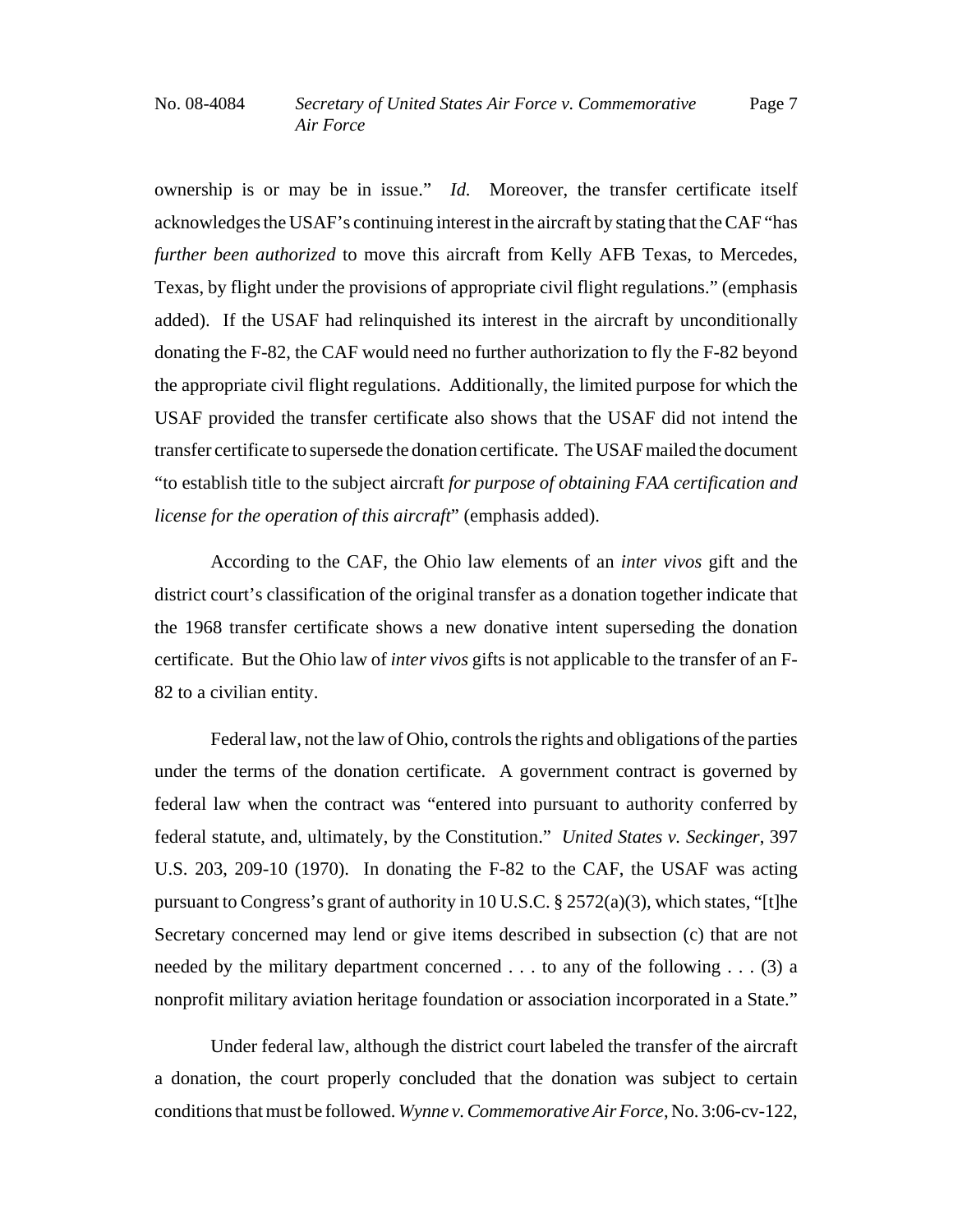2008 WL 2622987, at \*9 (S.D. Ohio July 1, 2008). The CAF's acceptance of those conditions created a government contract by meeting the four required elements of a government contract: (1) mutuality of intent to contract, (2) consideration, (3) lack of ambiguity in offer and acceptance**,** and (4) actual authority of the government representative to bind the government. *See D & N Bank v. United States*, 331 F.3d 1374, 1378 (Fed. Cir. 2003).

The CAF next argues that flight of the aircraft was a non-conforming use of the donated property that violated the terms of the donation certificate, and the failure of the USAF to reclaim title removed any restriction on the CAF's disposition of the F-82. As the CAF sees it, the donation certificate contains two conditions subsequent but does not specify whether the USAF's failure to exercise its option to reclaim title upon the occurrence of one condition subsequent releases the CAF from the other condition. The CAF argues that it does on the theory that the certificate is ambiguous and should be construed against the USAF as the drafter of the document. This argument fails because the donation certificate is not ambiguous and the CAF's flight of the aircraft did not render the donation certificate inapplicable.

A contract is ambiguous when it is susceptible to two or more reasonable interpretations, each of which is consistent with the contract language. *Cmty. Heating & Plumbing Co. v. Kelso*, 987 F.2d 1575, 1579 (Fed. Cir. 1993). The CAF's interpretation of the donation certificate does not create an ambiguity because such an interpretation is not consistent with the contract language. The donation certificate calls for title to revest at the option of the USAF upon the occurrence of one of two conditions subsequent. The CAF urges this court to read an additional term into the donation certificate, that if the USAF fails to exercise its option to reclaim title upon written notice of a change in use from display to flight, the USAF then is no longer able to reclaim title if the CAF transfers the aircraft. But nothing in the donation certificate compels this conclusion. It is a well-established principle of contract interpretation that a court should not read an ambiguity into a contract where none exists. *See, e.g.*, *Babinski v. Am. Family Ins. Group*, 569 F.3d 349, 352 (8th Cir. 2009).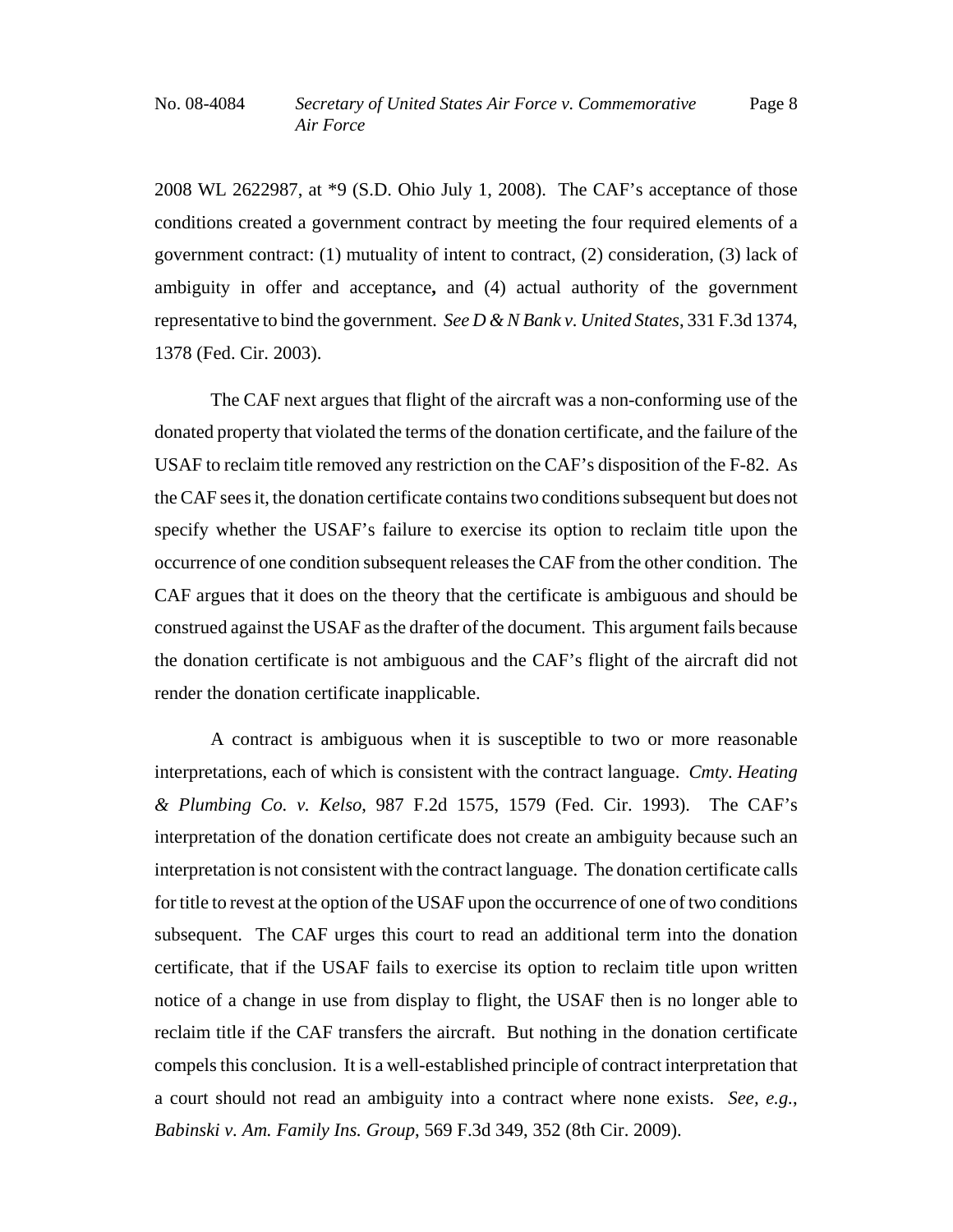Even if the contract had called for the occurrence of one condition subsequent to allow the CAF to dispose of the aircraft freely, the donation certificate would still be applicable because flight of the aircraft did not allow the USAF to reclaim title. In response to the CAF's request for permission to fly the F-82, the parties modified the agreement to permit flight. A government contract may be modified "by a later agreement that satisfies the law of contracts and applicable government requirements." *Rumsfeld v. Freedom NY, Inc.*, 329 F.3d 1320, 1328 n.1 (Fed. Cir. 2003) (citing Arthur L. Corbin, *Corbin on Contracts*, § 574 (Interim ed. 2002)). In requesting permission to fly the aircraft, the CAF stated that the "aircraft will be restored to its original condition and made available for display and flight with other aircraft of the CAF fleet." The CAF also stated that its primary mission is to "restore and maintain *in flying condition* a complete collection of WWII combat aircraft." (emphasis in original). The USAF referred the matter to its General Counsel's office, which determined that because the aircraft was donated prior to a determination that "no-fly" clauses were required in all conditional donations, permission to fly the aircraft could be granted. General Gerrity provided that permission by informing the CAF that it was under no USAF restriction in flying the F-82 and by providing the necessary documentation for the CAF to register the aircraft for civilian flight. A contract may be established by multiple documents, as long as those documents establish the necessary elements of a government contract. *D & N Bank*, 331 F.3d at 1378.Although the CAF also contends that any purported modification to the contract would still trigger the reversionary clause because the modification changed the purpose of the donation from "display" to *only* "flight," the facts show the modification was not limited to flight only. The CAF, in its request for permission to fly the aircraft, stated that the F-82 would be "made available for display and flight with the other aircraft of the CAF fleet."

The CAF's remaining arguments are without merit. The CAF argues that by "undoing" the transaction with NPA and reclaiming title to the F-82, the CAF rendered this action moot; that allowing the USAF to reclaim title to the F-82 after over 40 years of ownership by the CAF would work an inequitable forfeiture; and that the USAF's